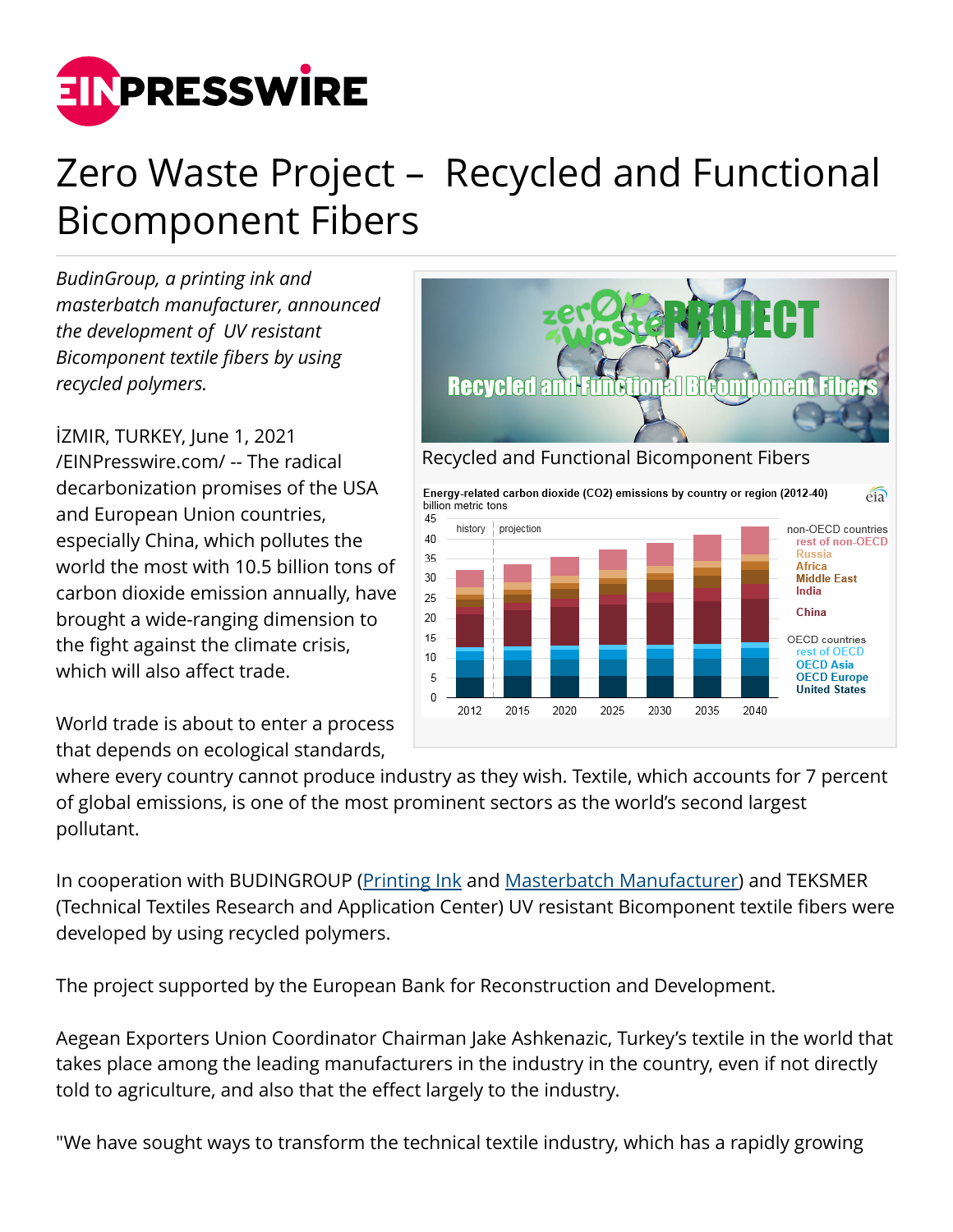107 billion dollar export market, into a new, low-carbon system by investing in R&D and innovation."

EVERY COUNTRY WILL HAVE A CARBON FOORPRINT : Climate negotiations must begin

Jake Ashkenazic, Turkey's remarks, saying that the two countries showed the highest increase among OECD countries, the rate of increase in carbon emissions continued as follows:

"This rate of increase may highlight us as one of the major pollutants until 2030. A period in which each country will have a carbon footprint awaits us.

Climate change should be included in our industrial strategy, in our medium and long-term development plans. We know the solutions. We have the power to change. So what are we waiting for? Negotiations on solutions for the climate should begin as soon as possible.

We should have brands that produce in accordance with new conditions, provide added value, create employment, and whose products are sought in the world. In this way, we can obtain a national wealth that can compete in the green new order and create added value. This is the correct way to change the axis. "

## TECHNICAL TEXTILE EXPORTS REACHED 2.6 BILLION DOLLARS

Turkey's technical textile exports in the January-November period, 68 per cent increased 2.6 billion dollars that describes Teksmer President Sabri Unluturk, increasing by 91 percent the technical textile exports to the Aegean Region was mentioned that carry 174 million dollars.

"Turkey general technical textile exports has featured 10 countries; USA, Germany, UK, Italy, Netherlands, Spain, Romania, France, Poland and Egypt. In our technical textile exports from the Aegean, China ranks first.

We are expanding our value added chain and trade channel with a new generation of production that produces innovative and sustainable solutions. Design of fabrics with low fiber release is one of our primary goals. Because the circular economy is a process that starts at the idea stage and continues from the cradle to the grave. If we dream of a zero waste-free industry, we must carry out the process by planning every point from the design stage to the production stage of the produced material. With our years of work, we have witnessed how the industry can adapt to and change the circular economy with recycling.

World Economic Forum or the cause of fighting climate failing to reach quick results of the G20 summit not to the exclusion of smaller countries such as Turkey, Russia, Saudi Arabia, Indonesia, is the inclusion of real big countries such as Bangladesh. It's time to be united. "